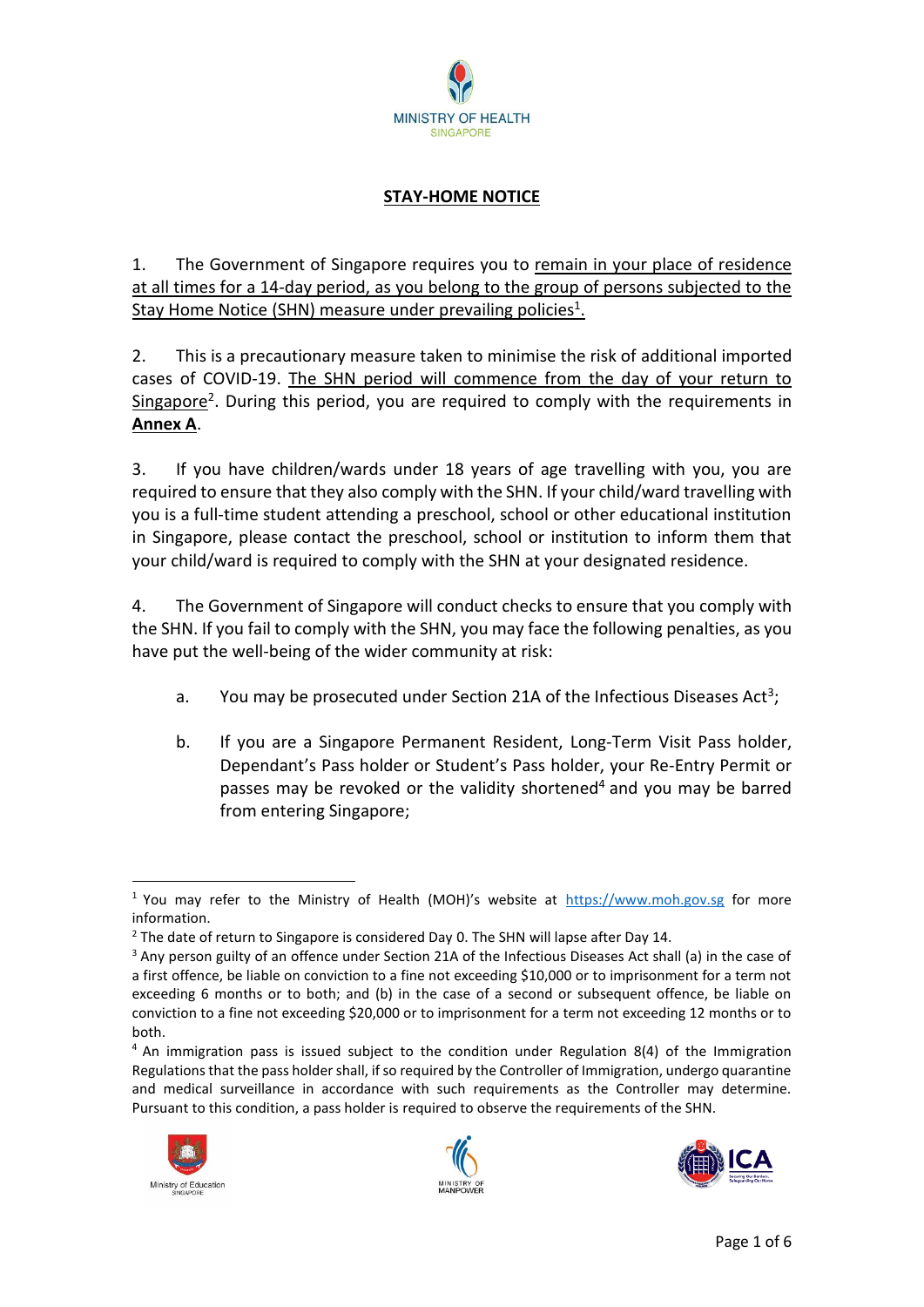

- c. If you are a short-term visitor<sup>5</sup>, your visit pass may be cancelled and you may be barred from entering Singapore;
- d. If you are a foreign employee (including foreign domestic workers) issued with a work pass, your work pass may be revoked. This is because the SHN is imposed on you pursuant to Section 7(4)(a) of the Employment of Foreign Manpower Act<sup>6</sup>; and
- e. If your child/ward is a full-time student attending a preschool, school or other educational institution in Singapore, your child/ward might be subjected to disciplinary action, including suspension or dismissal. For foreign students, this may include the cancellation of your child/ward's Student's Pass or Dependant's Pass.
- 5. If you require general assistance during the SHN period:
	- a. Singapore Citizens and Permanent Residents may call the ComCare Hotline at 1800 222 0000;
	- b. Long-Term Visit Pass holders and short-term visitors<sup>7</sup> may call the Long Term Visit Pass / Short-term visitor hotline at 6344 8222;
	- c. Foreign employees (including foreign domestic workers) issued with a work pass should call your employer or your Singapore employment agency. If the employer or Singapore employment agency fails to provide assistance, please email the Ministry of Manpower (MOM) at mom qops@mom.gov.sg; and
	- d. Students studying in Ministry of Education (MOE) schools, Institute of Technical Education, polytechnics, autonomous universities or private education institutions may call their schools. Parents/guardians of preschool children may call the Early Childhood Development Agency (ECDA) at 6735 9213.

<sup>&</sup>lt;sup>7</sup> Short-term visitors staying in hotels / service apartments may seek assistance from their respective hotels / service apartments.



1





 $5$  An immigration pass is issued subject to the condition under Regulation 8(2A) of the Immigration Regulations that the pass holder shall, if so required by the Controller of Immigration, undergo quarantine and medical surveillance in accordance with such requirements as the Controller may determine. Pursuant to this condition, a pass holder is required to observe the requirements of the SHN.

 $6$  The Controller of Work Passes may at any time vary or revoke any of the existing conditions of a work pass or impose new conditions. As an additional condition of your work pass, you must comply with the SHN.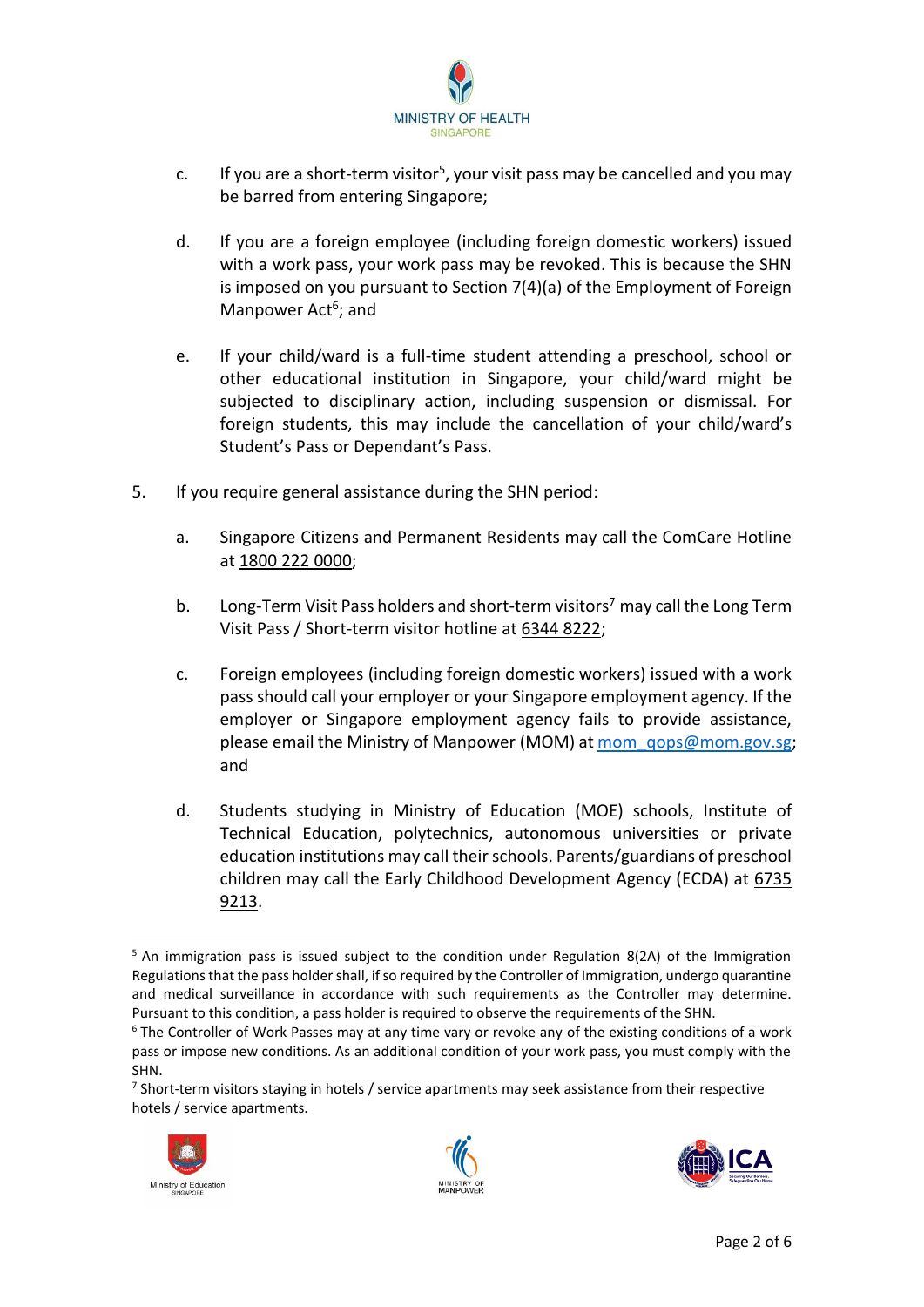

- 6. If you require medical attention during the SHN period:
	- a. For life-threatening cases such as cardiac arrest, active seizures, breathlessness, major traumas and stroke, please call 995 directly for assistance; and
	- b. For non-emergencies (such as cough or fever, follow-up visits for chronic conditions, refilling of prescription, etc.):
		- i. For Singapore Citizens, Permanent Residents, Long-Term Visit Pass holders and short-term visitors<sup>7</sup>, you may contact the People's Association (PA) at 6344 8222. PA will assist you to make the necessary arrangements with the nearest Public Health Preparedness Clinic (PHPC) or GP clinic, or to arrange for a house call by a GP (for those with mobility issues). Please inform the staff and doctor of your travel history and that you have been issued a SHN;
		- ii. For students/preschool children, you can seek assistance from your school or MOE/ECDA; and
		- iii. For foreign employees (including foreign domestic workers) issued with a work pass, you should contact your employer or your Singapore employment agency.

7. For Singapore Citizens, Permanent Residents, Long-Term Visit Pass holders and short-term visitors, please update ICA using the online feedback form at <https://icaeservices.ica.gov.sg/feedbackothers> if there is a change in your contact details or if you have enquiries pertaining to your SHN period and the SMS link during this 14-day period.

8. Please provide your personal particulars, including all children/wards under 18 years old travelling with you at **Annex B**, and submit the completed **Annex B** to the ICA Duty Officer. All adult members should submit their own completed **Annex B** forms. For general information about SHN, please refer to the Ministry of Health (MOH)'s website at [https://www.moh.gov.sg.](https://www.moh.gov.sg/) Thank you.

*Updated as of 19 Mar 2020*





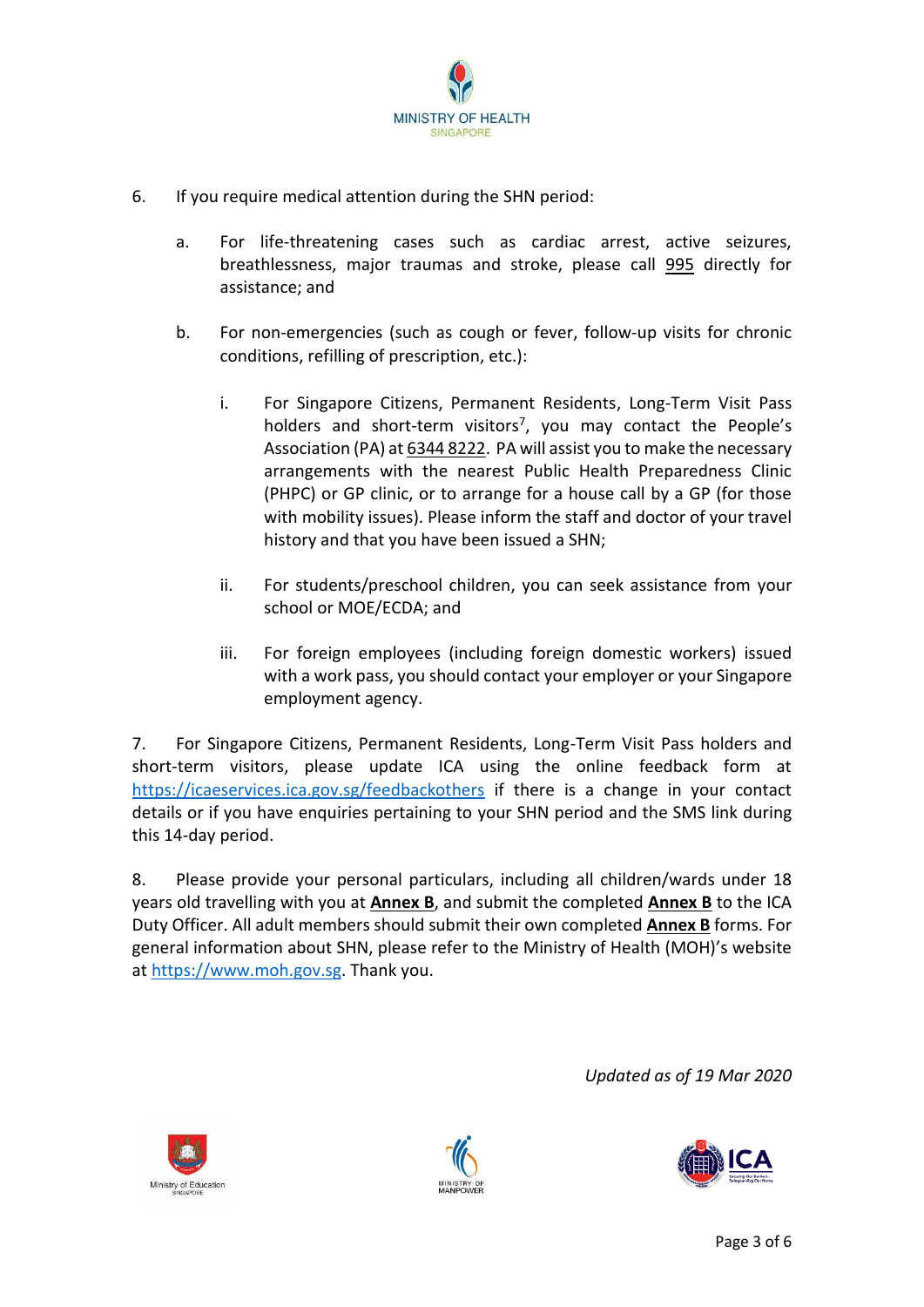

## **Annex A**

#### **WHAT YOU SHOULD DO WHEN ON STAY-HOME NOTICE**

- 1. You must remain in your place of residence at all times during the 14-day period. Do not leave your residence, even if it is to purchase food and essentials. If necessary, you may opt for home delivery services or enlist the assistance of others for your daily necessities.
- 2. You should minimise contact with others, and avoid having visitors to your residence. You should maintain a record of persons you come into close contact with during this period.
- 3. The Singapore Government agencies (MOE, ECDA, MOM and ICA) may contact you through multiple platforms including phone calls, WhatsApp or Short Message Service (SMS). When contacted, you must respond within one hour.

### **CHECK FOR SYMPTOMS**

4. Monitor your health closely, i.e. twice daily for fever (i.e.  $\geq 38^{\circ}$ C) and respiratory symptoms such as cough and breathlessness.

### **OBSERVE GOOD PERSONAL HYGIENE**

- 5. Maintain good personal hygiene, including regular hand washing with soap and water. Flush the toilet after use, and wash your hands before and after handling food or eating, and after going to the toilet.
- 6. Do not touch your face.
- 7. Cover your mouth when coughing or sneezing.
- 8. Maintain good indoor ventilation.
- 9. Carry out frequent cleaning of your place of residence.
- 10. Do not share food, crockery, utensils and other personal hygiene items.





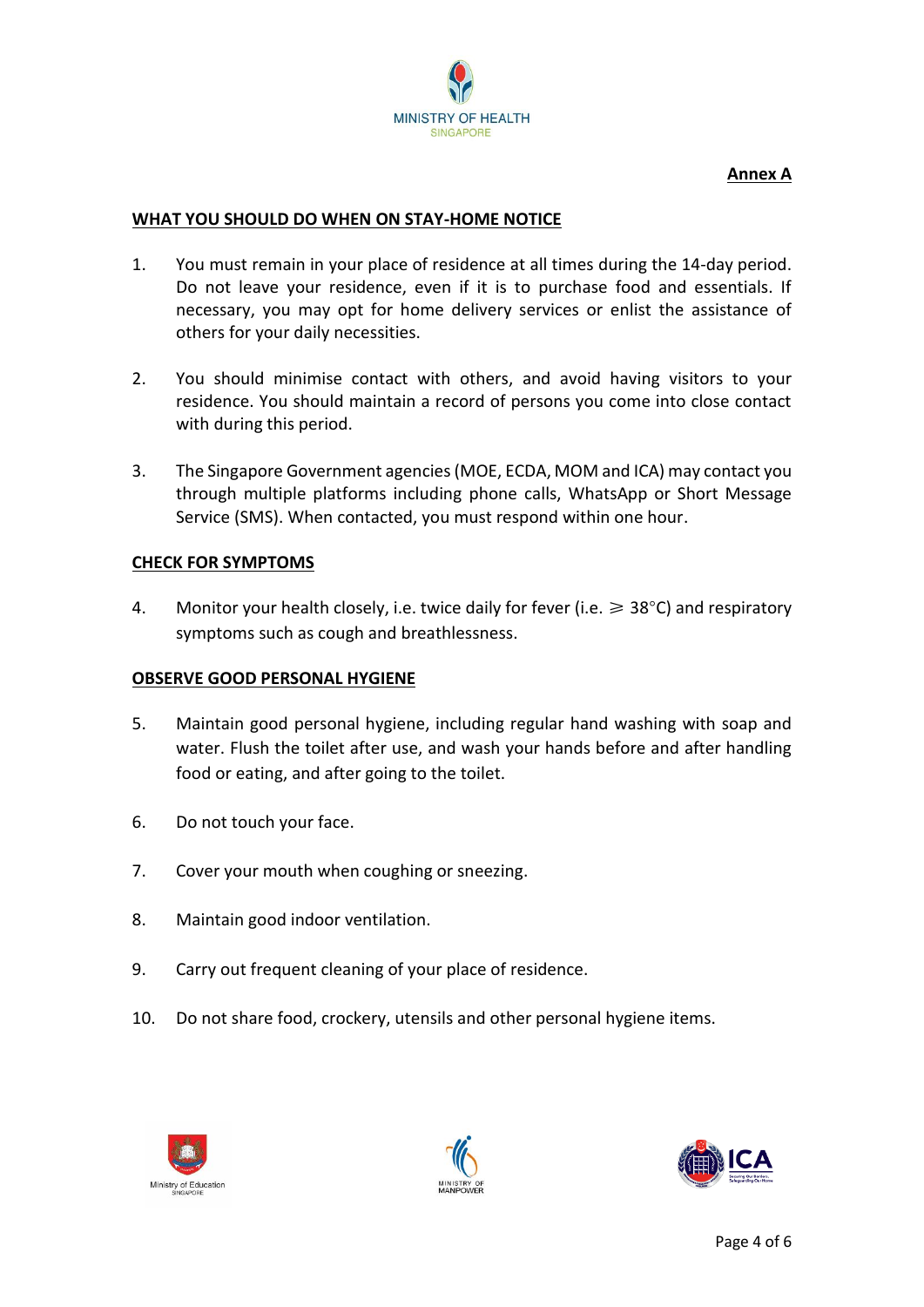

## **Annex B**

For the purpose of preventing the spread or possible outbreak of COVID-19, you are required under Section 55(1)(e) of the Infectious Diseases Act by the Director of Medical Services to provide the following information:

Full Name as on passport and NRIC/FIN/Passport Number

If you are a full-time student, name of Preschool/School/Institution, if applicable

Address for where you will be serving the Stay-Home Notice (SHN)

Mobile phone number

**Particulars of children/wards under 18 years old travelling with you**

**(1) Full Name as on passport and NRIC/FIN**

Name of Preschool/School/Institution, if applicable

**(2) Full Name as on passport and NRIC/FIN** 

Name of Preschool/School/Institution, if applicable